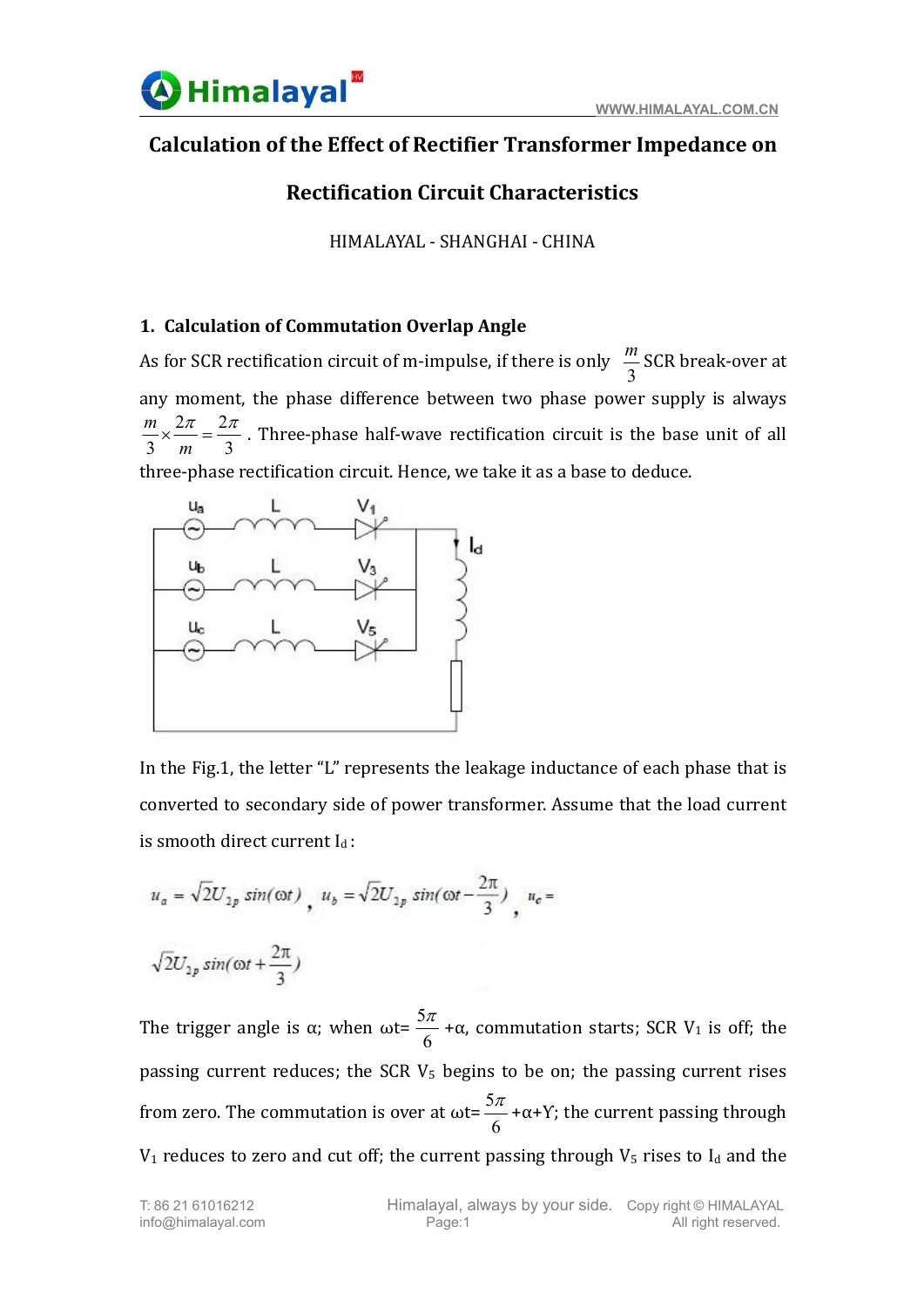

commutation overlap angle is Y. During the commutation, the load voltage is  $2^{(4)}$  $1$  ( $\ldots$ ) As for the lealmon industant (u $_{\mathrm{a}}$ +u $_{\mathrm{b}}$ ). As for the leakage inductance represented by the letter "L":

$$
L\frac{di}{dt} = \frac{1}{2}(u_a - u_b) = \frac{\sqrt{6}}{2}U_{2p}\sin(\omega t + \frac{\pi}{6})
$$
 (1)

$$
\omega Ldi = \frac{\sqrt{6}}{2} U_{2p} \sin(\omega t + \frac{\pi}{6}) d(\omega t)
$$
 (2)

Perform integral to formula (2) at the section (  $\frac{ }{6}$  +  $\alpha$ ,  $\frac{ }{6}$  +  $\alpha$  + Y  $\frac{ }{)}$ :  $5\pi$   $5\pi$   $5\pi$   $5\pi$  $+\alpha$ ,  $\frac{\pi}{6}$  +  $\alpha$  + Y :  $5\pi$   $\ldots$   $\ldots$   $\ldots$   $\ldots$   $\ldots$   $\ldots$   $\ldots$   $\ldots$   $\ldots$   $\ldots$   $\ldots$   $\ldots$   $\ldots$   $\ldots$   $\ldots$   $\ldots$   $\ldots$   $\ldots$   $\ldots$   $\ldots$   $\ldots$   $\ldots$   $\ldots$   $\ldots$   $\ldots$   $\ldots$   $\ldots$   $\ldots$   $\ldots$   $\ldots$   $\ldots$   $\ldots$   $\ldots$   $\ldots$   $\ldots$   $\ldots$  $+\alpha + Y$  ):

$$
\int_{I_d}^{0} \omega Ldi = \int_{\frac{5}{6} + \alpha}^{\frac{5\pi}{6} + \alpha + \gamma} \frac{\sqrt{6}}{2} U_{2p} \sin(\omega t + \frac{\pi}{6}) d(\omega t) \quad (3)
$$
  

$$
\cos \alpha - \cos(\alpha + \gamma) = \frac{2\omega L I_d}{\sqrt{6} U_{2p}} = \frac{\sqrt{2}\omega L I_d}{U_{2l}} \quad (4)
$$

Usually, it is impossible to get the leakage reactance of each phase. The formula (4) is impractical. Now that the impedance of rectifier transformer -  $u_k$ <sup>%</sup> is high and leakage reactance is far more than winding resistance, the leakage inductive reactance is leakage reactance. According to the definition of short-circuit impedance, the following formula is obtained:

$$
\omega L = \frac{u_{2p}}{I_2} \times u_k\% = \frac{U_{2l}}{\sqrt{3}I_2} \times u_k\% \tag{5}
$$

Substitute (5) into (4)

$$
\cos\alpha - \cos(\alpha + \gamma) = \frac{\sqrt{6}I_d}{3I_2} \times u_k\% \tag{6}
$$

I<sup>2</sup> represents rated current of transformer secondary side. Once the transformer is produced, its impedance will not change if its structure and shape remain the same. Hence, based on the formula (6), it is found that commutation overlap angle represented by Y is only related to trigger angle and load current  $-I<sub>d</sub>$ . The formula is applicable to three-phase half-wave rectification circuit, three-phase full-bridge rectification circuit, single-phase full-bridge rectification circuit and rectification circuit composed of these several circuits.

### **2. Calculation of Output Voltage**

info@himalayal.com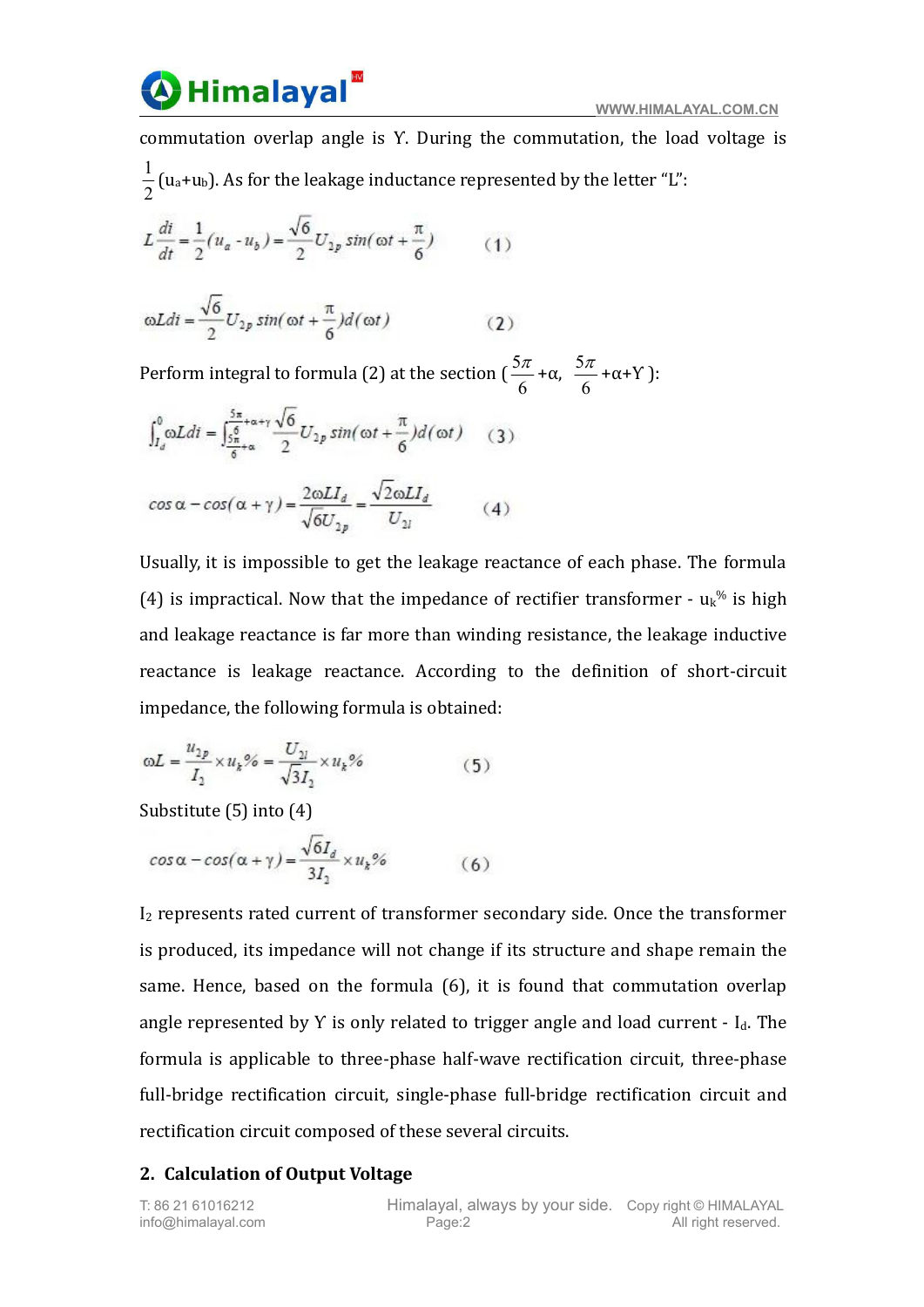# Himalayal<sup>'</sup>

The output waveform of m-impulse rectification circuit is shown in Fig.2. The output voltage waveform between  $\frac{m}{2} + \frac{m}{m} + \alpha$  and  $\frac{m}{2} + \frac{m}{m} + \alpha$  is select  $\frac{\pi}{2} + \frac{\pi}{m} + \alpha$  and  $\frac{\pi}{2} + \frac{3\pi}{m} + \alpha$  is selected to  $\frac{\pi}{m}$  +  $\alpha$  and  $\frac{\pi}{2}$  +  $\frac{3\pi}{m}$  +  $\alpha$  is selected to  $\frac{\pi}{2} + \frac{3\pi}{m} + \alpha$  is selected to  $3\pi$   $\alpha$  is selected to  $+ \alpha$  is selected to calculate the average value of output voltage. The output waveform is composed of two sections of sine waves.



Fig.2 Output waveform of m-impulse rectification circuit

$$
U_d = \frac{1}{2\pi} \left[ \int_{\frac{\pi}{2} + \frac{\pi}{m} + \alpha + \gamma}^{\frac{\pi}{2} + \frac{\pi}{m} + \alpha + \gamma} \sqrt{2} U \cos(\frac{\pi}{2m}) \sin(\omega t - \frac{\pi}{m}) d(\omega t) \right]
$$
  
+ 
$$
\int_{\frac{\pi}{2} + \frac{\pi}{m} + \alpha + \gamma}^{\frac{\pi}{2} + \frac{3\pi}{m} + \alpha} \sqrt{2} U \sin(\omega t - \frac{2\pi}{m}) d(\omega t) \right]
$$
  
= 
$$
\frac{\sqrt{2}mU}{\pi} \sin(\frac{\pi}{m}) \cos(\frac{\gamma}{2}) \cos(\alpha + \frac{\gamma}{2}) \qquad (7)
$$

Substitute m=3 into the formula (7) and the formula of output voltage of three-phase full-bridge rectification circuit is listed below:

$$
U_d = \frac{3\sqrt{2}}{\pi} U_{2l} \cos\frac{\gamma}{2} \cos(\alpha + \frac{\gamma}{2})
$$
 (9)

Where:

 $U_{2l}$ : effective value of line voltage

### **3. Calculation of Input Power Coefficient**

Take three-phase full-bridge rectification circuit as an example. The rectifier transformer output current is smooth direct current  $-I_d$  and the commutation overlap angle is represented by the symbol Y. Then the waveform of phase A current is shown in Fig.3.

Analyze the waveform shown in Fig.3 and we can get the following: